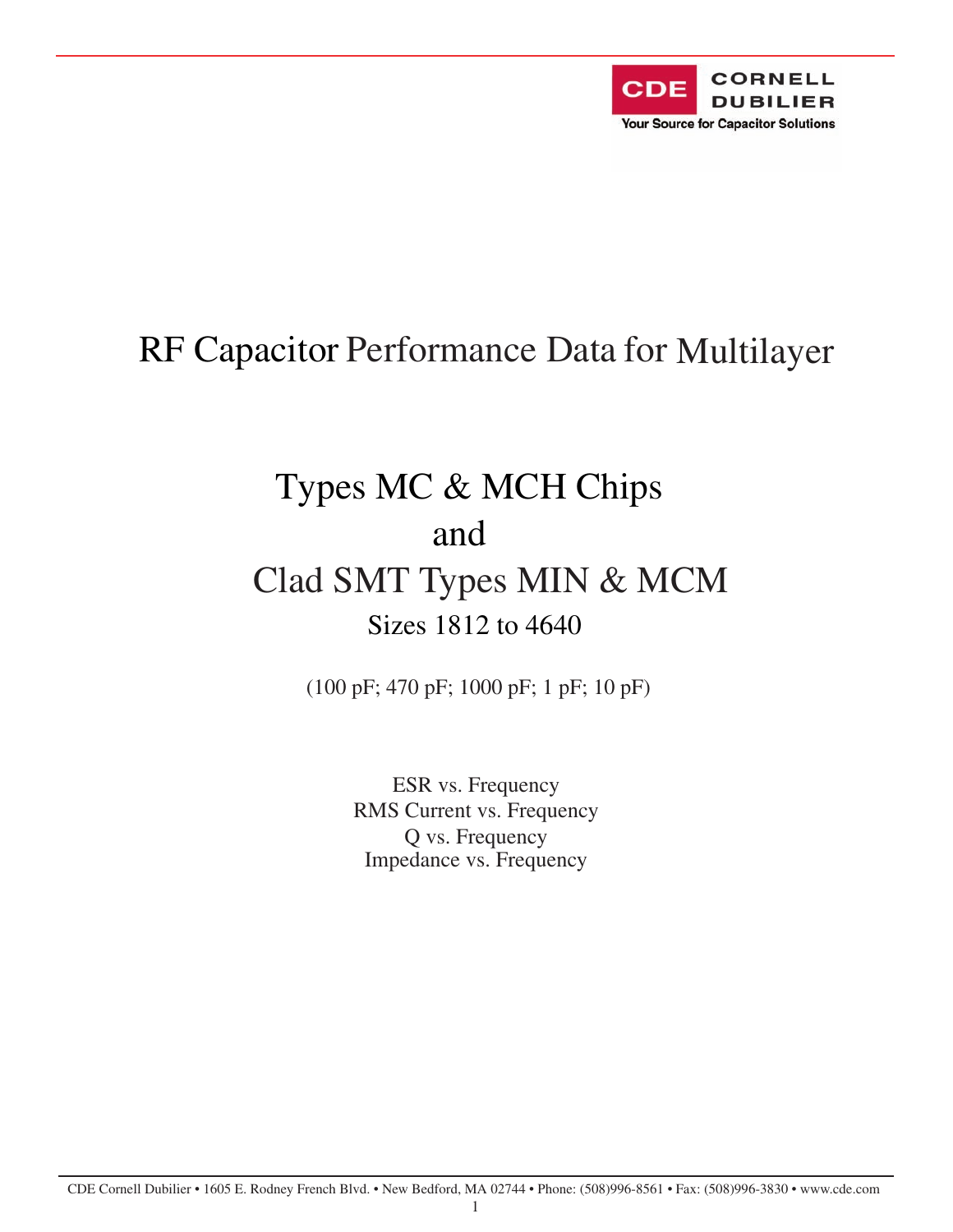#### **Performance Curves**

**ESR Vs. Frequency for 100 PF @ 25 ºC** 



**Current Rating (IRMS) for 100 pF at 60 ºC Rise** 



CDE Cornell Dubilier • 1605 E. Rodney French Blvd. • New Bedford, MA 02744 • Phone: (508)996-8561 • Fax: (508)996-3830 • www.cde.com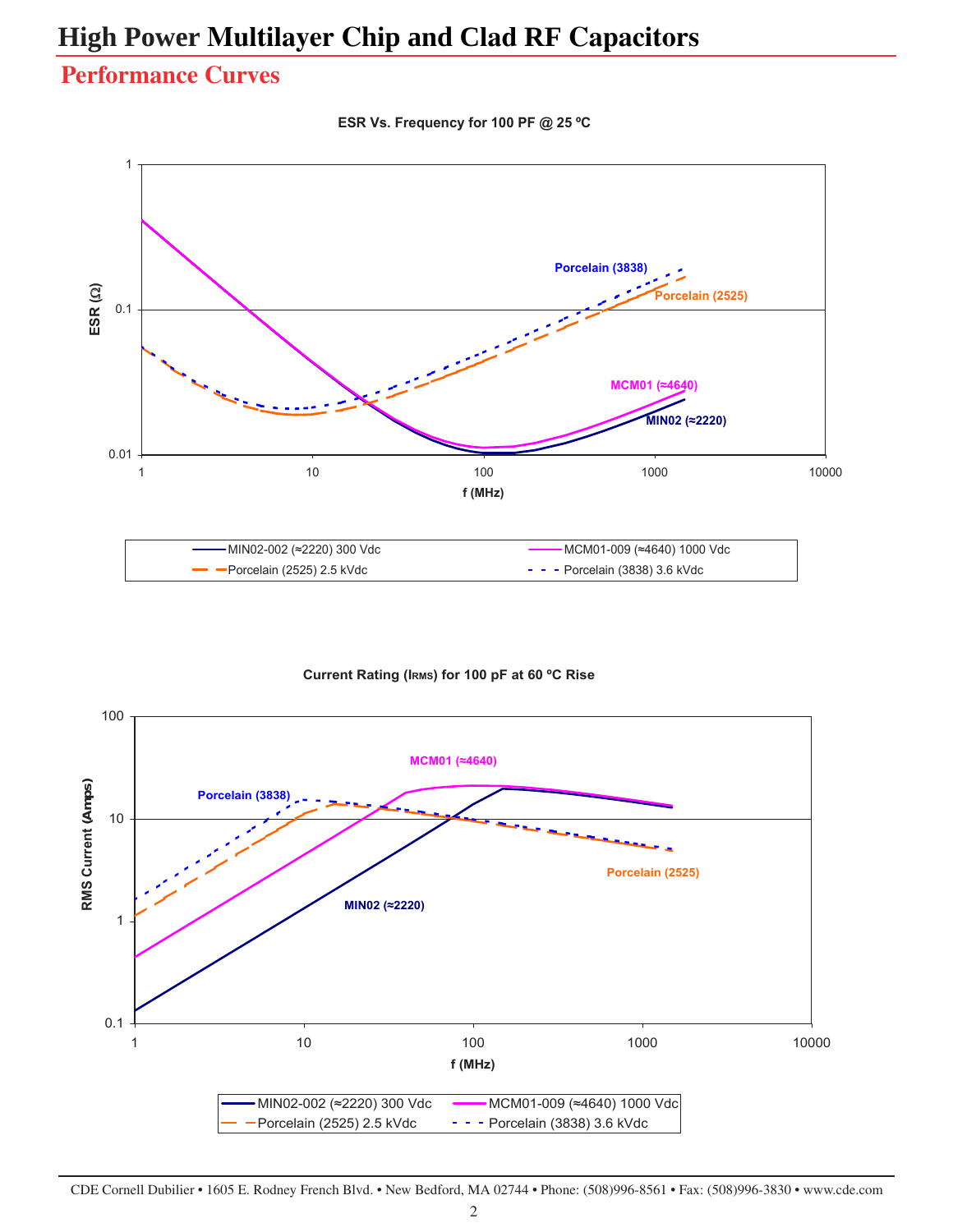

**Q vs. Frequency for 100 pF @ 25 ºC** 



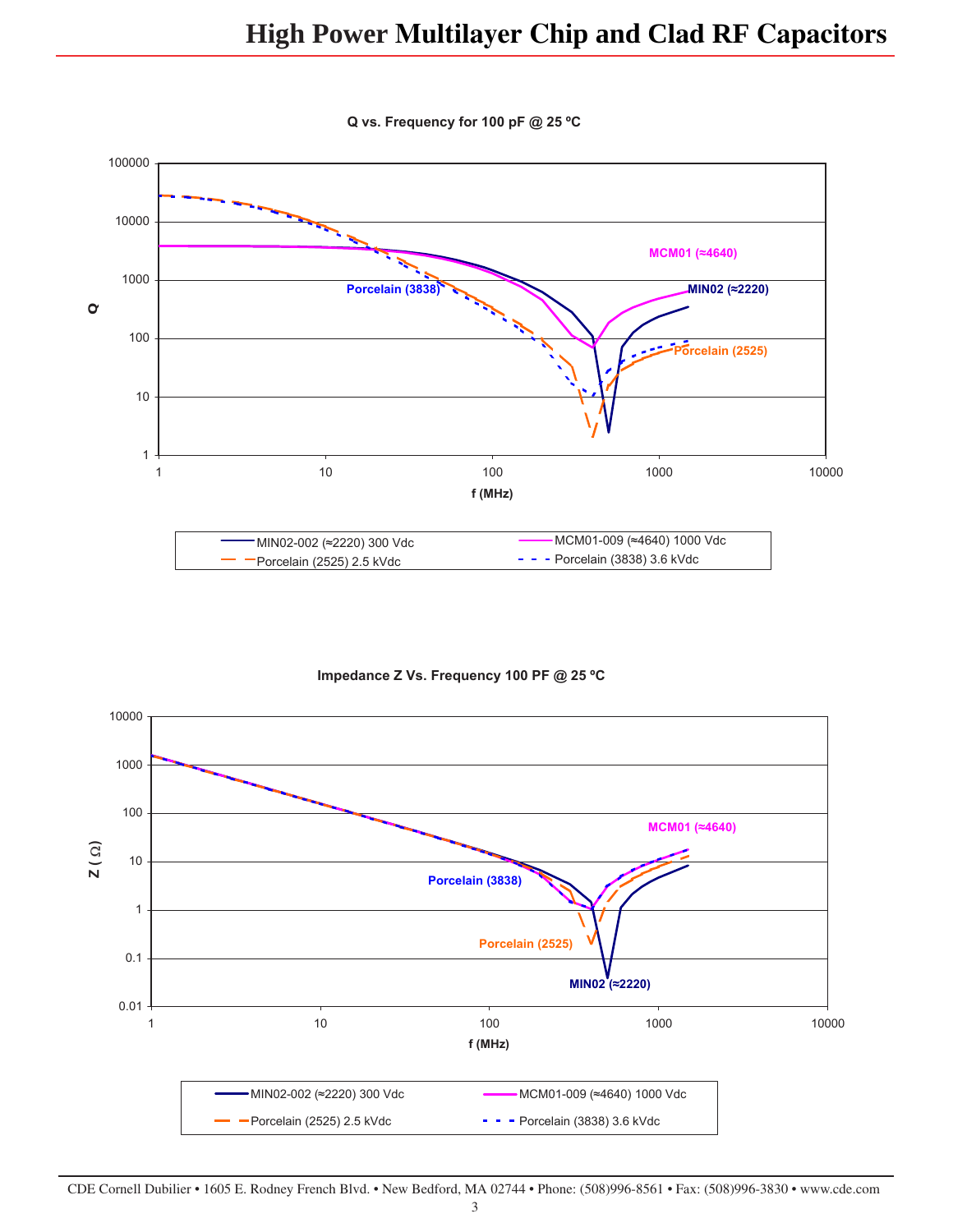1 **Porcelain (3838) MCM01 (�4640) MC (1812) MCH (3838) MC (2220) Porcelain (2525)**  1 10 100 1000 10000 **f (MHz)**  MCM01-009 ( $\approx$ 4640) 1000 Vdc **- Porcelain (2525) 1.5 kVdc** Porcelain (3838) 2.5 kVdc MC22FF471J 1000 Vdc **- MCH (3838) 2.5 kVdc** - MC18FD471J 500 Vdc 0.1 **E SR (**�**)**  0.01 0.001

**ESR vs. Frequency for 470 pF** 

#### **Current Rating (IRMS) for 470 pF at 60 ºC Rise**



CDE Cornell Dubilier • 1605 E. Rodney French Blvd. • New Bedford, MA 02744 • Phone: (508)996-8561 • Fax: (508)996-3830 • www.cde.com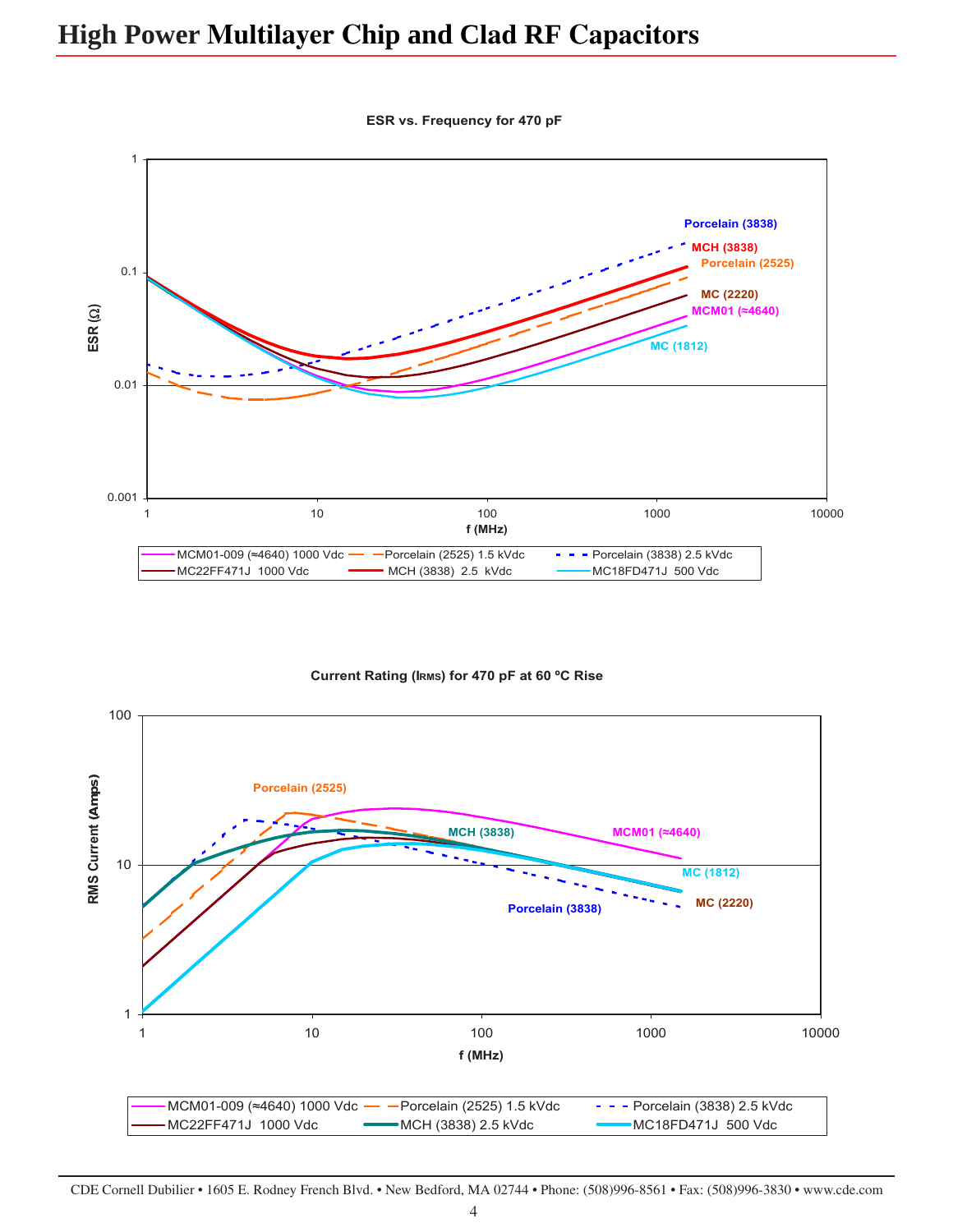**Q vs. Frequency 470 pF @ 25 ºC** 



CDE Cornell Dubilier • 1605 E. Rodney French Blvd. • New Bedford, MA 02744 • Phone: (508)996-8561 • Fax: (508)996-3830 • www.cde.com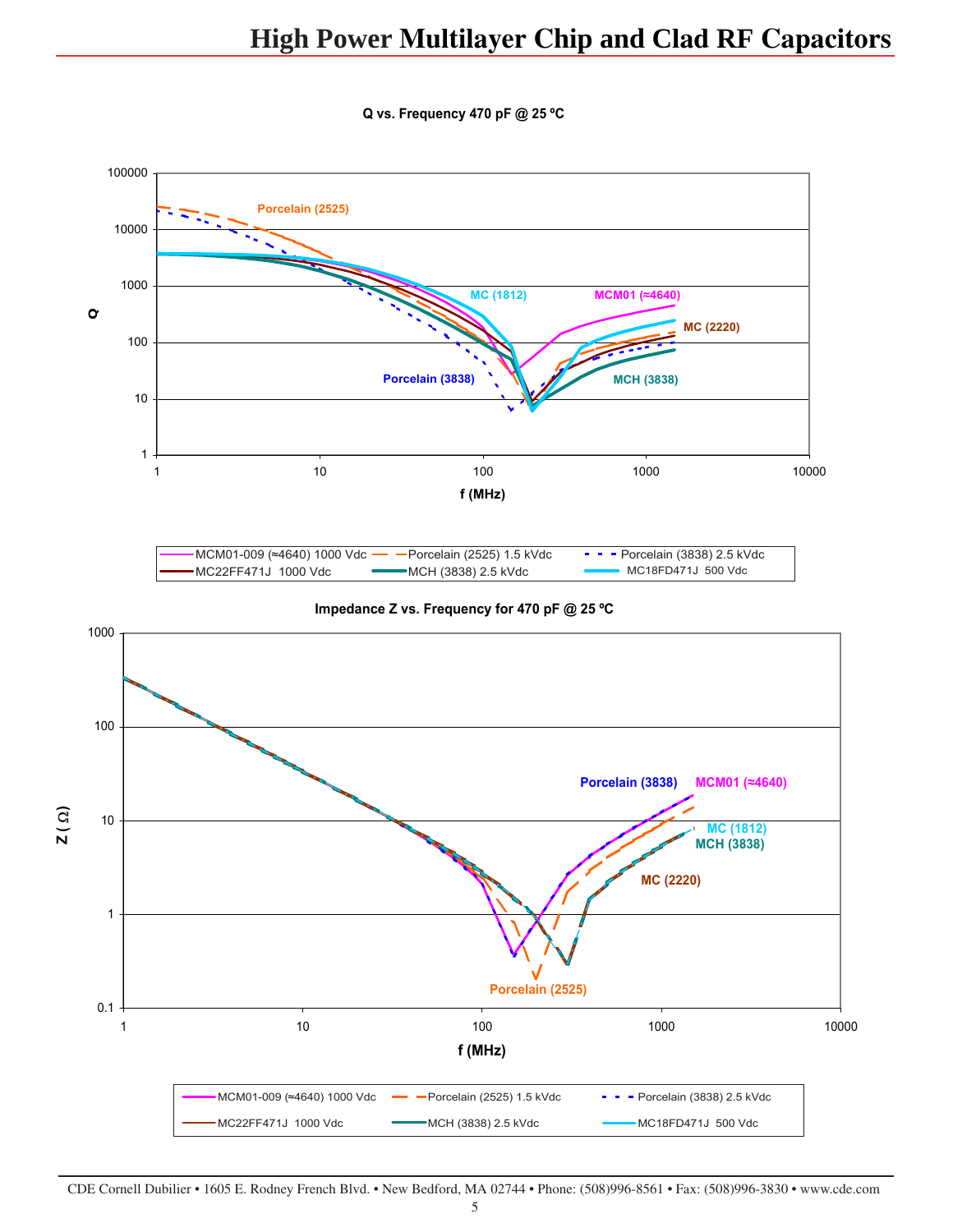

**ESR vs. Frequency 1000 pF @ 25 ºC** 

**Current Rating (IRMS) for 1000 pF at 60 ºC Rise** 



CDE Cornell Dubilier • 1605 E. Rodney French Blvd. • New Bedford, MA 02744 • Phone: (508)996-8561 • Fax: (508)996-3830 • www.cde.com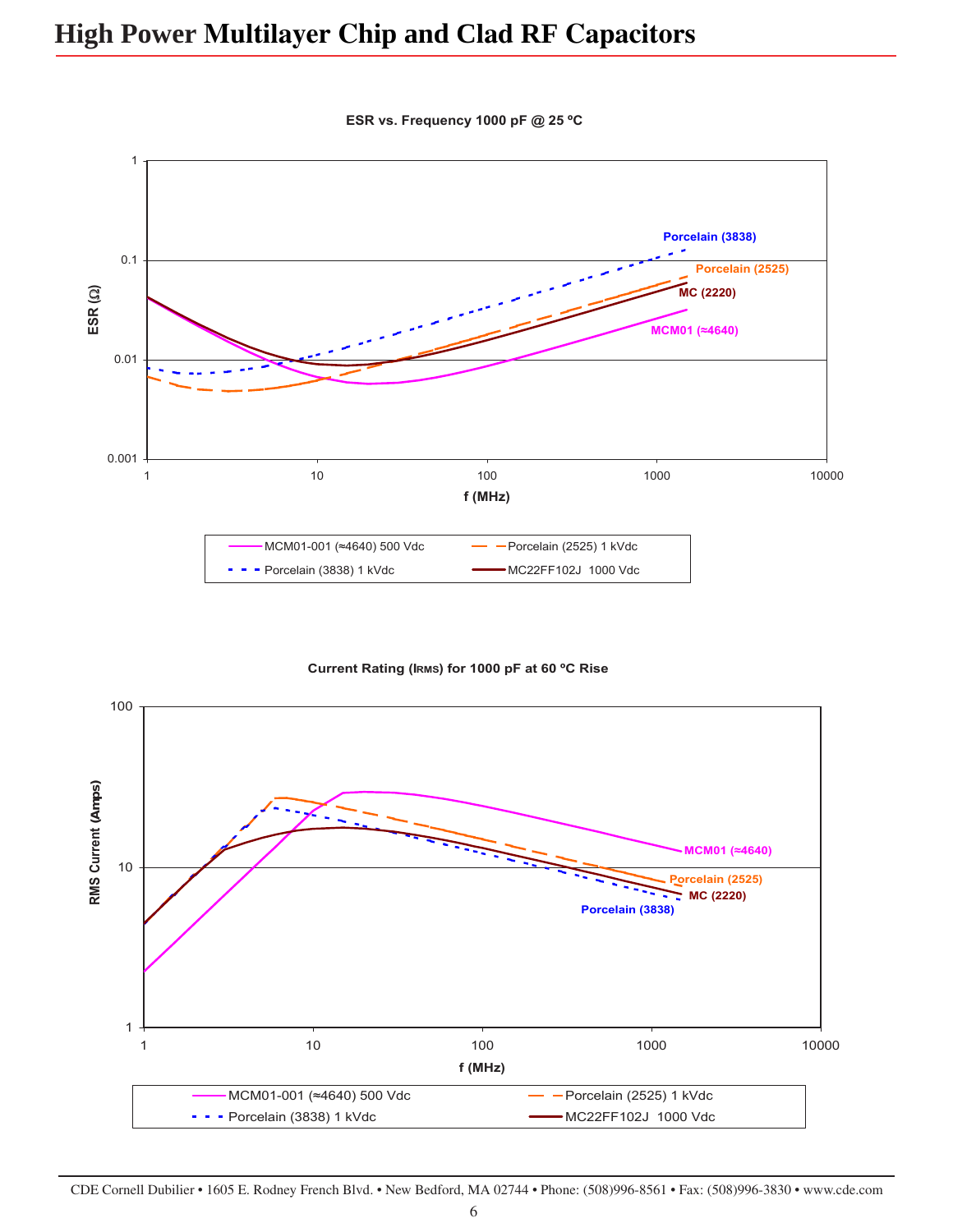



**Impedance Z vs. Frequency for 1000 pF @ 25 ºC** 

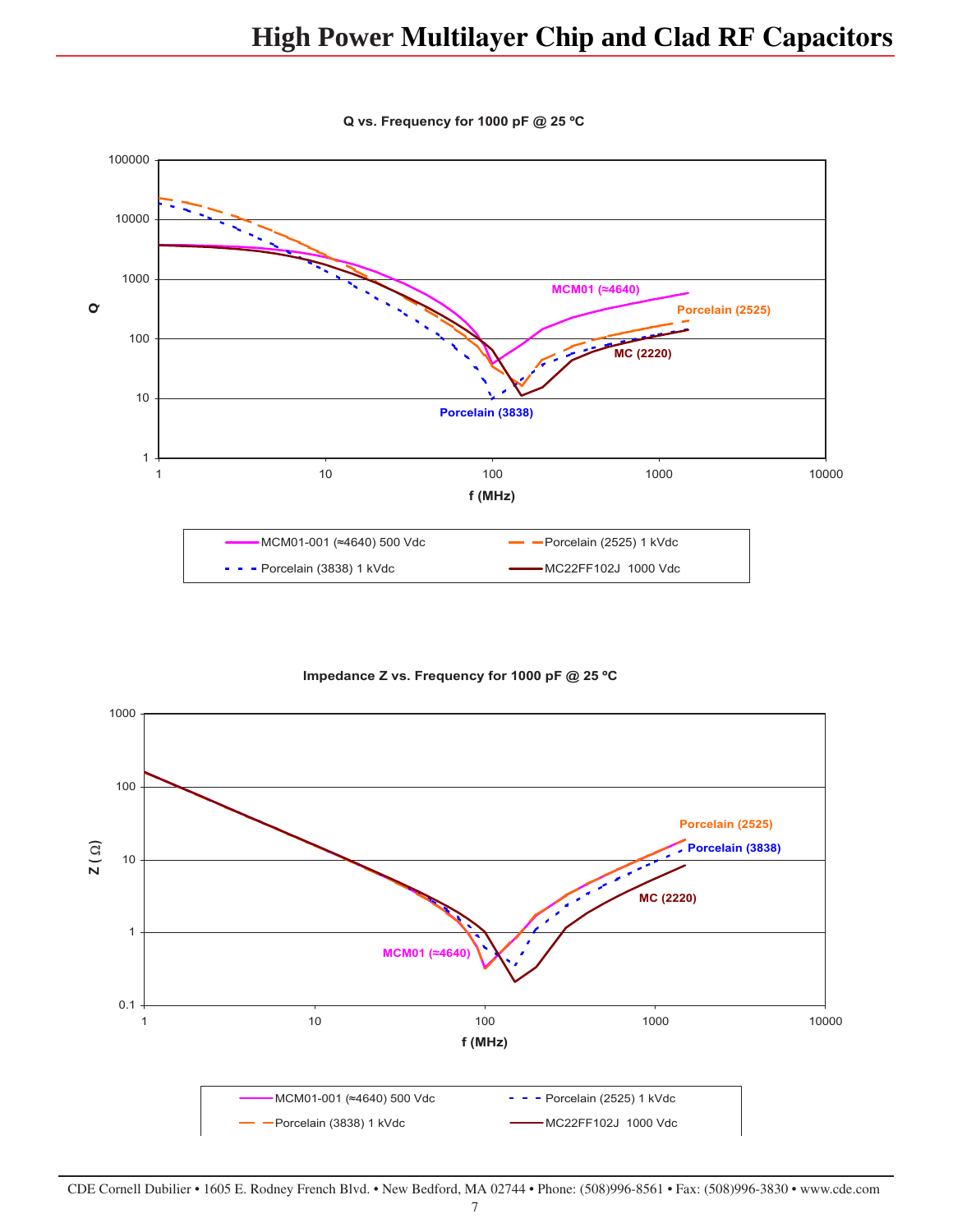

**ESR vs. Frequency for 1 pF @ 25 ºC** 

**Current Rating (IRMS) for 1 pF at 60 ºC Rise** 

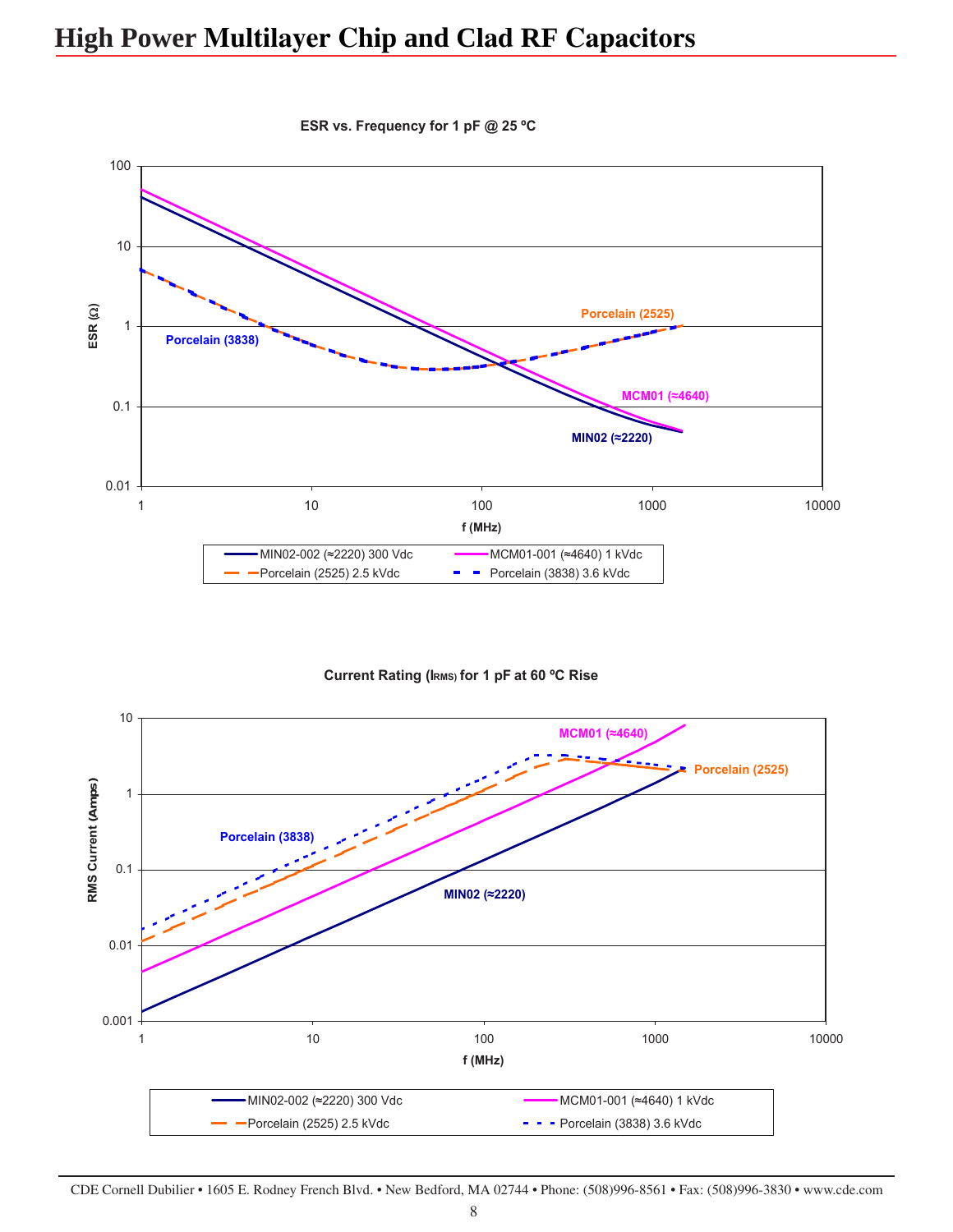

**Q vs. Frequency for 1 pF @ 25 ºC** 

**Impedance Z vs. Frequency for 1 pF @ 25 ºC** 

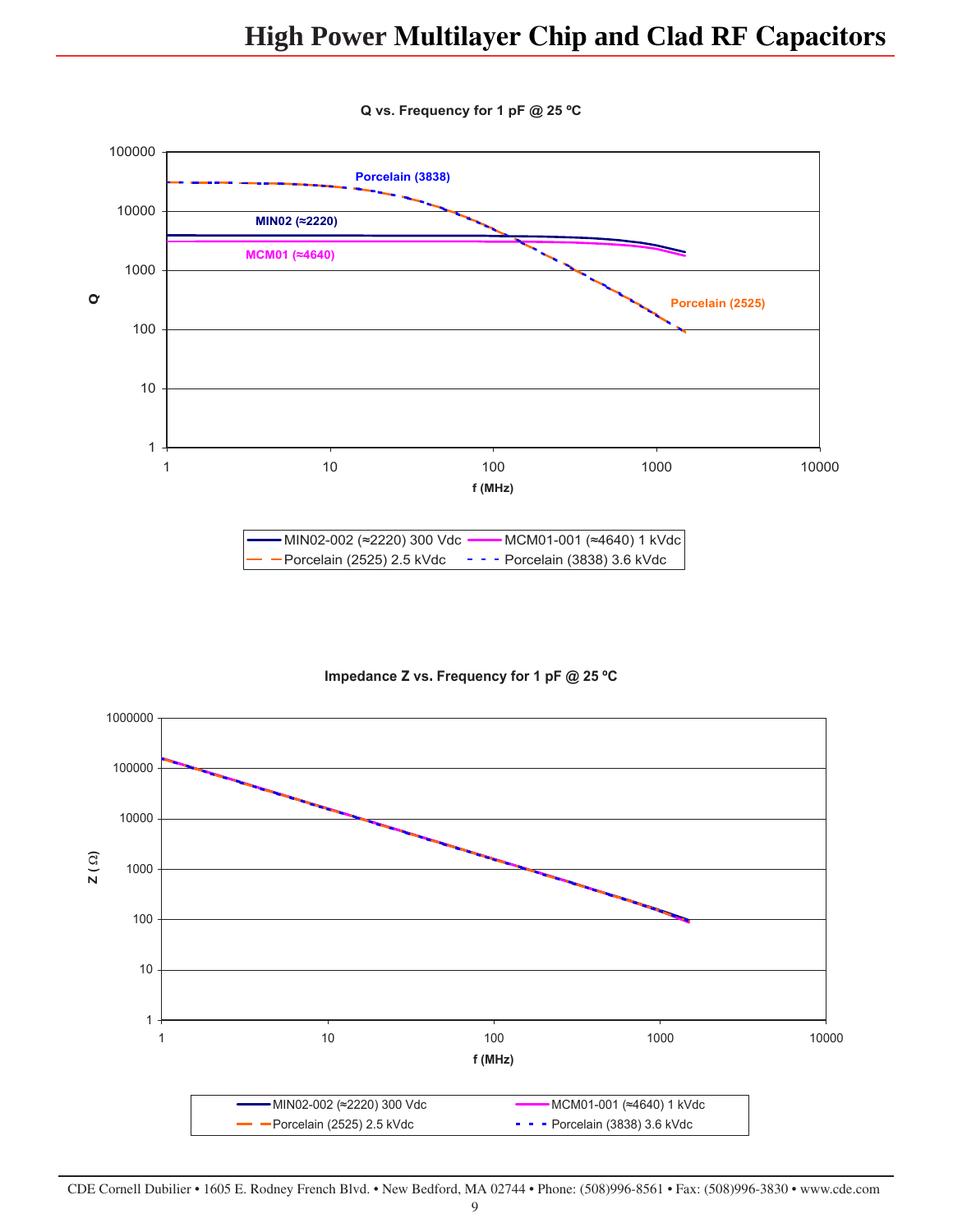

**ESR vs. Frequency for 10 pF @ 25 ºC** 

**Current Rating (IRMS) for 10 pF at 60 ºC Rise** 



CDE Cornell Dubilier • 1605 E. Rodney French Blvd. • New Bedford, MA 02744 • Phone: (508)996-8561 • Fax: (508)996-3830 • www.cde.com